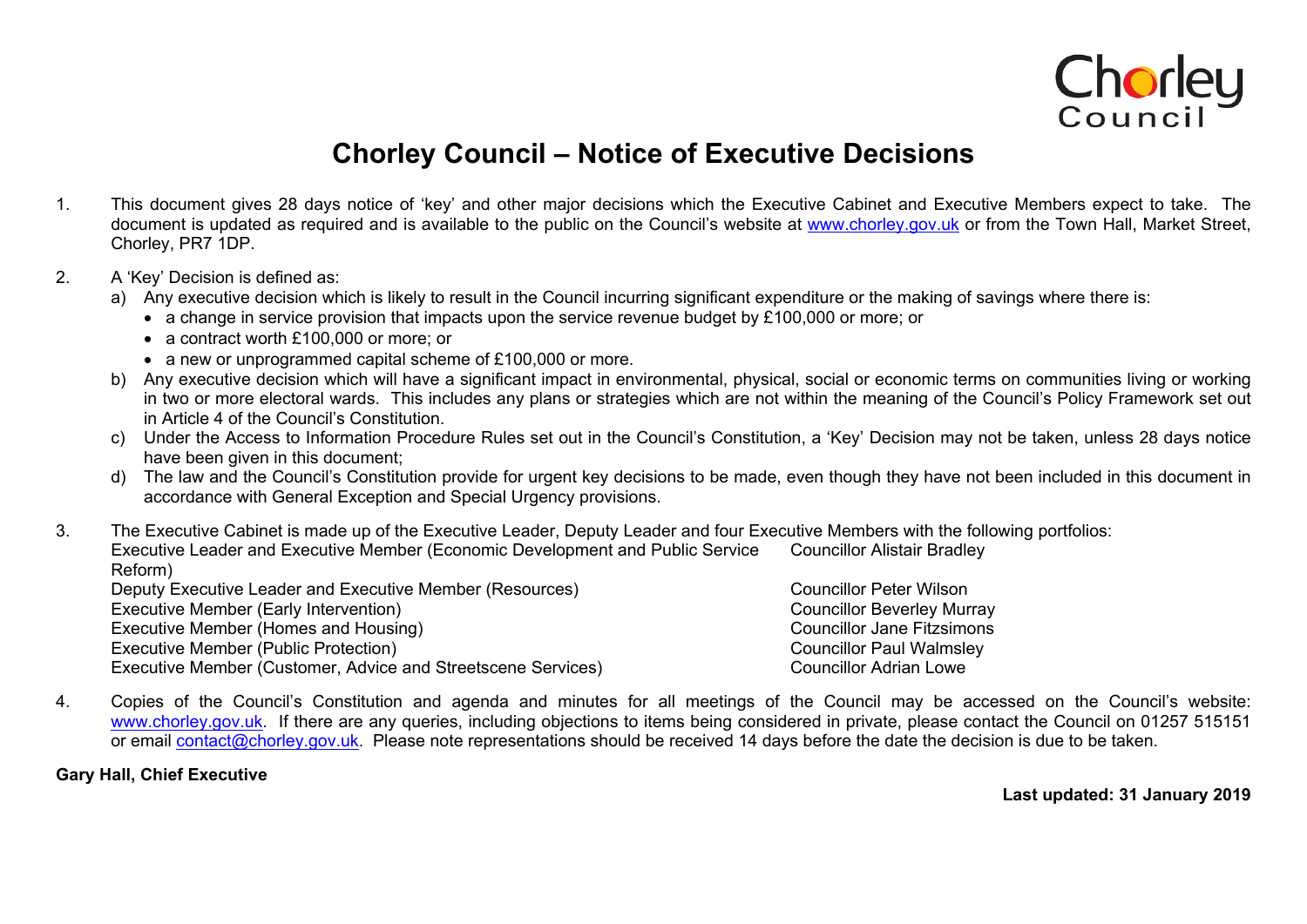| Details of the<br>Decision to be<br>taken                                                                                                                                                                                                                   | Decision to be<br>taken by | <b>Relevant</b><br><b>Portfolio</b><br><b>Holder</b> | <b>Reason the</b><br>decision is key                                                                                | <b>Earliest Date</b><br>decision can<br>be taken | Will the public<br>be excluded? | Are there any<br>background<br>papers?                                                                                 | Documents to<br>be considered<br>by Decision<br>taker            |  |  |  |
|-------------------------------------------------------------------------------------------------------------------------------------------------------------------------------------------------------------------------------------------------------------|----------------------------|------------------------------------------------------|---------------------------------------------------------------------------------------------------------------------|--------------------------------------------------|---------------------------------|------------------------------------------------------------------------------------------------------------------------|------------------------------------------------------------------|--|--|--|
| Future meetings of the Executive Cabinet where there is an intention to hold part of a meeting in private: 14 February, 14 March, 20 June, 1<br>August, 17 October, 14 November and 12 December 2019, 16 January, 13 February and 12 March 2020<br>February |                            |                                                      |                                                                                                                     |                                                  |                                 |                                                                                                                        |                                                                  |  |  |  |
| <b>Chorley Council</b><br>Performance<br>Monitoring<br>Report -<br><b>Quarter Three</b><br>Performance                                                                                                                                                      | Executive<br>Cabinet       | Executive<br>Member<br>(Resources)                   |                                                                                                                     | 14 Feb 2019                                      | <b>No</b>                       | Details can be<br>found here:<br>https://democra<br>cy.chorley.gov.<br>uk/mglssueHist<br>oryHome.aspx?<br>$I$ Id=59439 | Report of the<br>Director (Policy<br>and<br>Governance)          |  |  |  |
| Revenue and<br>Capital Budget<br>Monitoring<br>2018/19 Report<br>3                                                                                                                                                                                          | Executive<br>Cabinet       | Executive<br>Member<br>(Resources)                   | A change in<br>service<br>provision that<br>impacts upon<br>the service<br>revenue budget<br>by £100,000 or<br>more | 14 Feb 2019                                      | <b>No</b>                       | Details can be<br>found here:<br>https://democra<br>cy.chorley.gov.<br>uk/mglssueHist<br>oryHome.aspx?<br>IId=59441    | Report of the<br>Director (Policy<br>and<br>Governance)          |  |  |  |
| Housing<br>Strategy                                                                                                                                                                                                                                         | Executive<br>Cabinet       | Executive<br>Member<br>(Homes and<br>Housing)        |                                                                                                                     | 14 Feb 2019                                      | <b>No</b>                       | <b>No</b>                                                                                                              | Report of the<br>Director (Early<br>Intervention and<br>Support) |  |  |  |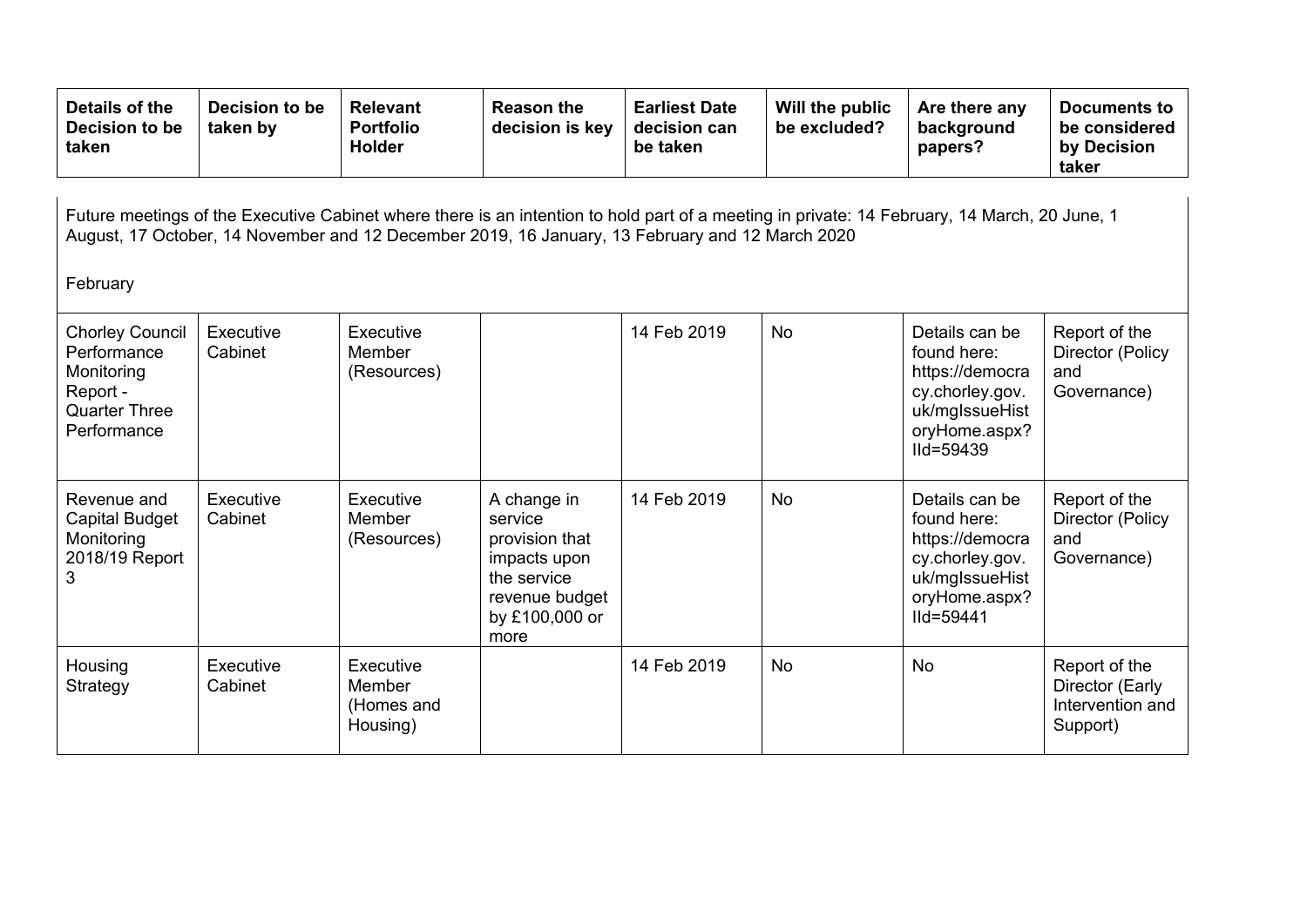| Details of the<br>Decision to be<br>taken                    | Decision to be<br>taken by | <b>Relevant</b><br><b>Portfolio</b><br><b>Holder</b>                                | <b>Reason the</b><br>decision is key    | <b>Earliest Date</b><br>decision can<br>be taken | Will the public<br>be excluded?                                                                                                                                                   | Are there any<br>background<br>papers? | <b>Documents to</b><br>be considered<br>by Decision<br>taker                 |
|--------------------------------------------------------------|----------------------------|-------------------------------------------------------------------------------------|-----------------------------------------|--------------------------------------------------|-----------------------------------------------------------------------------------------------------------------------------------------------------------------------------------|----------------------------------------|------------------------------------------------------------------------------|
| <b>Digital Office</b><br>Park<br>Digitisation<br>Procurement | Executive<br>Cabinet       | Executive<br>Member<br>(Economic<br>Development<br>and Public<br>Service<br>Reform) | A contract<br>worth £100,000<br>or more | 14 Feb 2019                                      | Paragraph 3:<br>Information<br>relating to the<br>financial or<br>business affairs<br>of any particular<br>person<br>(including the<br>authority<br>holding that<br>information). | <b>No</b>                              | Report of the<br><b>Director</b><br>(Business,<br>Development<br>and Growth) |
| Procurement of<br>facilities<br>management<br>contractors    | Executive<br>Cabinet       | Executive<br>Member<br>(Resources)                                                  | A contract<br>worth £100,000<br>or more | 14 Feb 2019                                      | Paragraph 3:<br>Information<br>relating to the<br>financial or<br>business affairs<br>of any particular<br>person<br>(including the<br>authority<br>holding that<br>information). | <b>No</b>                              | Report of the<br><b>Director</b><br>(Business,<br>Development<br>and Growth) |
| Future meetings                                              |                            |                                                                                     |                                         |                                                  |                                                                                                                                                                                   |                                        |                                                                              |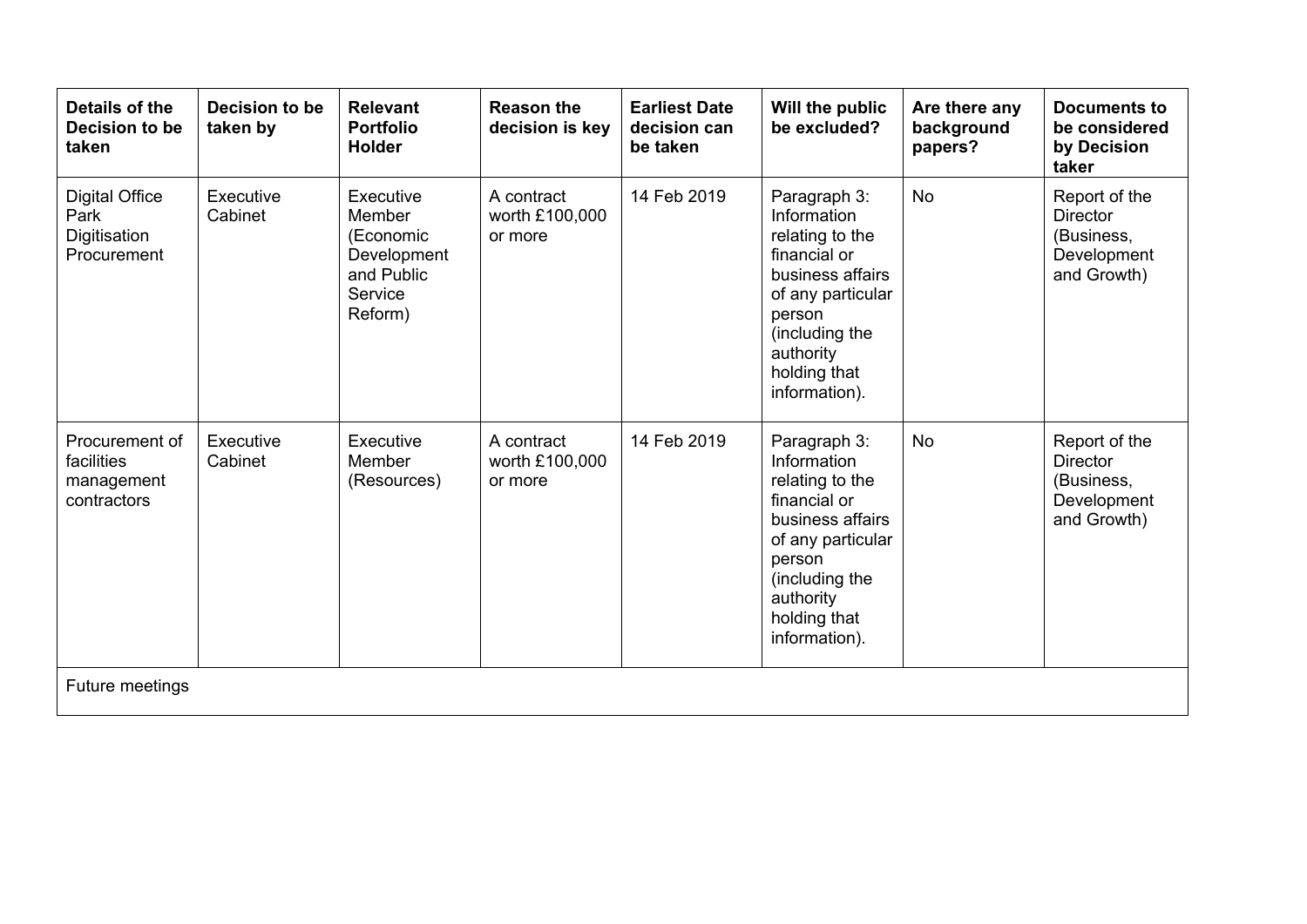| Details of the<br>Decision to be<br>taken | Decision to be<br>taken by | <b>Relevant</b><br><b>Portfolio</b><br><b>Holder</b>                                | <b>Reason the</b><br>decision is key                                                                                | <b>Earliest Date</b><br>decision can<br>be taken | Will the public<br>be excluded? | Are there any<br>background<br>papers?                                                                                                                            | <b>Documents to</b><br>be considered<br>by Decision<br>taker                 |
|-------------------------------------------|----------------------------|-------------------------------------------------------------------------------------|---------------------------------------------------------------------------------------------------------------------|--------------------------------------------------|---------------------------------|-------------------------------------------------------------------------------------------------------------------------------------------------------------------|------------------------------------------------------------------------------|
| Cowling Farm<br><b>Site</b>               | Executive<br>Cabinet       | Executive<br>Member<br>(Economic<br>Development<br>and Public<br>Service<br>Reform) | A new or<br>unprogrammed<br>capital scheme<br>of £100,000 or<br>more                                                | 4 Mar 2019                                       | <b>No</b>                       | <b>No</b>                                                                                                                                                         | Report of the<br><b>Director</b><br>(Business,<br>Development<br>and Growth) |
| Neighbourhood<br>Priorities 2019-<br>20   | Executive<br>Cabinet       | Executive<br>Member (Early<br>Intervention)                                         |                                                                                                                     | 14 Mar 2019                                      | <b>No</b>                       | Details can be<br>found here:<br>https://democra<br>cy.chorley.gov.<br>uk/documents/s<br>84572/Final%2<br><b>ONeighbourhod</b><br>d%20Priorities<br>%20Report.pdf | Report of the<br>Director (Early<br>Intervention and<br>Support)             |
| Leisure<br>Contract<br><b>Review</b>      | Executive<br>Cabinet       | Executive<br>Member (Early<br>Intervention)                                         | A change in<br>service<br>provision that<br>impacts upon<br>the service<br>revenue budget<br>by £100,000 or<br>more | 14 Mar 2019                                      | <b>No</b>                       | <b>No</b>                                                                                                                                                         | Report of the<br>Director (Early<br>Intervention and<br>Support)             |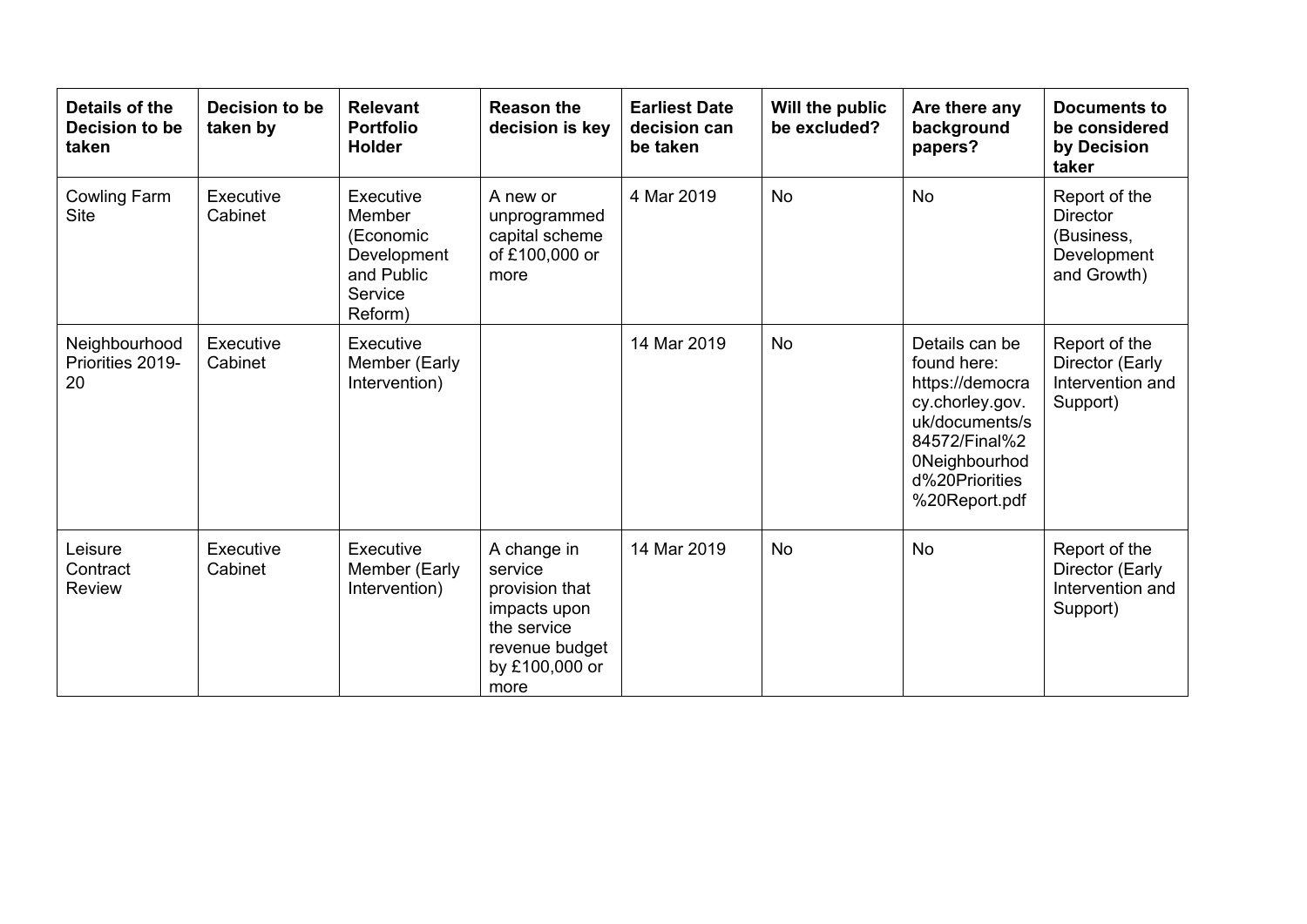| Details of the<br>Decision to be<br>taken                 | Decision to be<br>taken by | <b>Relevant</b><br><b>Portfolio</b><br><b>Holder</b>                                | <b>Reason the</b><br>decision is key                                                                   | <b>Earliest Date</b><br>decision can<br>be taken | Will the public<br>be excluded?                                                                                                                                                   | Are there any<br>background<br>papers? | <b>Documents to</b><br>be considered<br>by Decision<br>taker                 |
|-----------------------------------------------------------|----------------------------|-------------------------------------------------------------------------------------|--------------------------------------------------------------------------------------------------------|--------------------------------------------------|-----------------------------------------------------------------------------------------------------------------------------------------------------------------------------------|----------------------------------------|------------------------------------------------------------------------------|
| Home Energy<br>Conservation<br>Act: 2019<br>Update report | Executive<br>Cabinet       | Executive<br>Member<br>(Homes and<br>Housing)                                       | A significant<br>impact in<br>environmental,<br>social or<br>physical terms<br>in two or more<br>wards | 14 Mar 2019                                      | <b>No</b>                                                                                                                                                                         | <b>No</b>                              | Report of the<br>Director (Early<br>Intervention and<br>Support)             |
| Streetscene<br>Modernisation<br>Strategy 2019-<br>2020    | Executive<br>Cabinet       | Executive<br>Member<br>(Customer,<br>Advice and<br>Streetscene<br>Services)         |                                                                                                        | 14 Mar 2019                                      | <b>No</b>                                                                                                                                                                         | <b>No</b>                              | Report of the<br><b>Director</b><br>(Customer and<br>Digital)                |
| Kem Mill Lane<br><b>Playing Fields</b>                    | Executive<br>Cabinet       | Executive<br>Member<br>(Economic<br>Development<br>and Public<br>Service<br>Reform) |                                                                                                        | 14 Mar 2019                                      | Paragraph 3:<br>Information<br>relating to the<br>financial or<br>business affairs<br>of any particular<br>person<br>(including the<br>authority<br>holding that<br>information). | <b>No</b>                              | Report of the<br><b>Director</b><br>(Business,<br>Development<br>and Growth) |
| <b>Executive Member Decisions</b>                         |                            |                                                                                     | Executive Leader and Executive Member (Economic Development and Public Services Reform)                |                                                  |                                                                                                                                                                                   |                                        |                                                                              |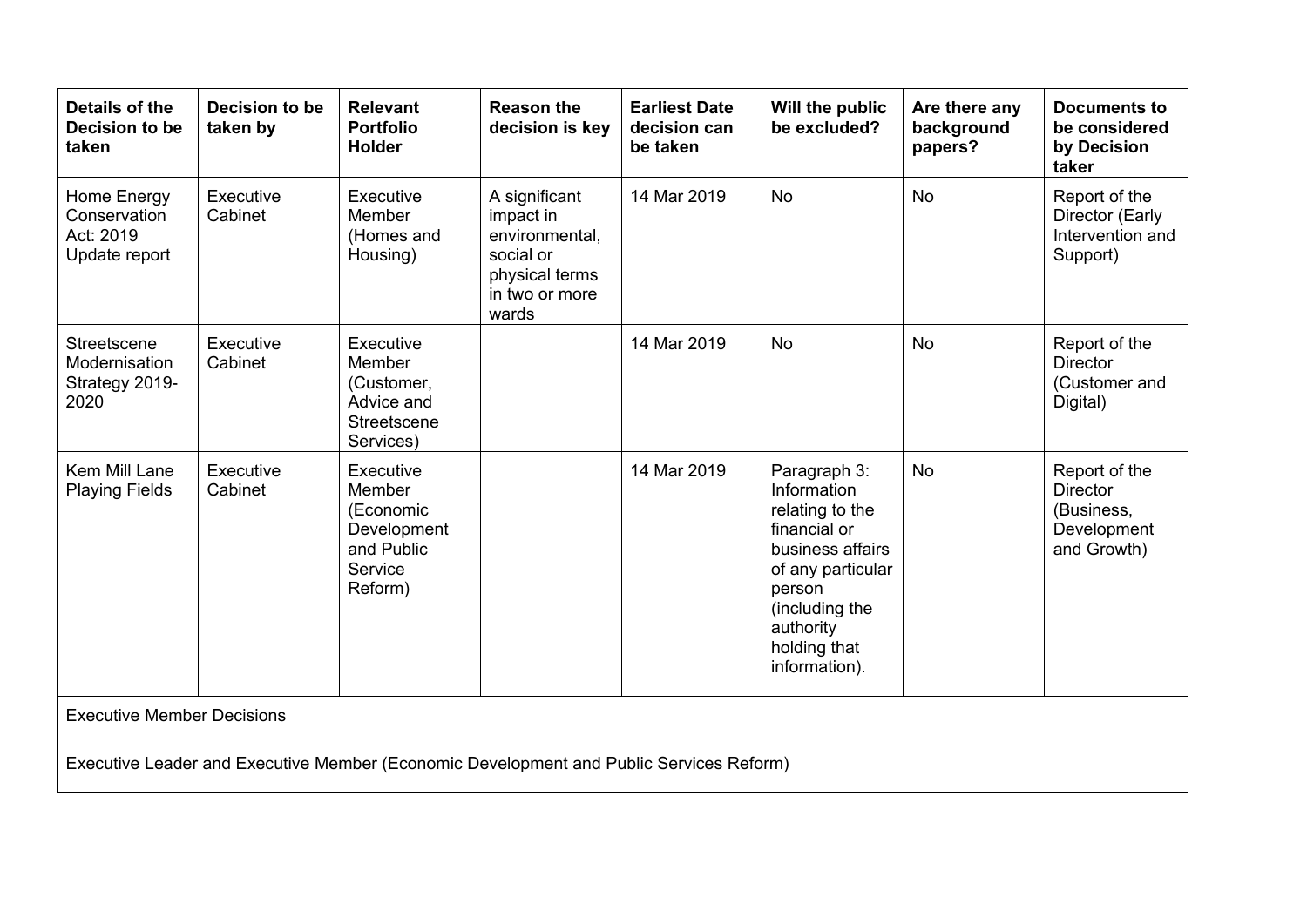| Details of the<br>Decision to be<br>taken                             | Decision to be<br>taken by                                                          | <b>Relevant</b><br><b>Portfolio</b><br><b>Holder</b>                                | <b>Reason the</b><br>decision is key    | <b>Earliest Date</b><br>decision can<br>be taken | Will the public<br>be excluded?                                                                                                                                                   | Are there any<br>background<br>papers? | <b>Documents to</b><br>be considered<br>by Decision<br>taker                 |
|-----------------------------------------------------------------------|-------------------------------------------------------------------------------------|-------------------------------------------------------------------------------------|-----------------------------------------|--------------------------------------------------|-----------------------------------------------------------------------------------------------------------------------------------------------------------------------------------|----------------------------------------|------------------------------------------------------------------------------|
| Expansion of<br><b>Chorley Works</b><br>Programme                     | Executive<br>Member<br>(Economic<br>Development<br>and Public<br>Service<br>Reform) | Executive<br>Member<br>(Economic<br>Development<br>and Public<br>Service<br>Reform) |                                         | December 2018                                    | Paragraph 3:<br>information<br>relating to the<br>financial or<br>business affairs<br>of any particular<br>person<br>including the<br>authority<br>holding that<br>information    | <b>No</b>                              | Report of the<br><b>Chief Executive</b>                                      |
| <b>Furniture Fit</b><br>Out Digital<br>Office Park -<br>contact award | Executive<br>Member<br>(Economic<br>Development<br>and Public<br>Service<br>Reform) | Executive<br>Member<br>(Economic<br>Development<br>and Public<br>Service<br>Reform) | A contract<br>worth £100,000<br>or more | December 2018                                    | Paragraph 3:<br>Information<br>relating to the<br>financial or<br>business affairs<br>of any particular<br>person<br>(including the<br>authority<br>holding that<br>information). | <b>No</b>                              | Report of the<br><b>Director</b><br>(Business,<br>Development<br>and Growth) |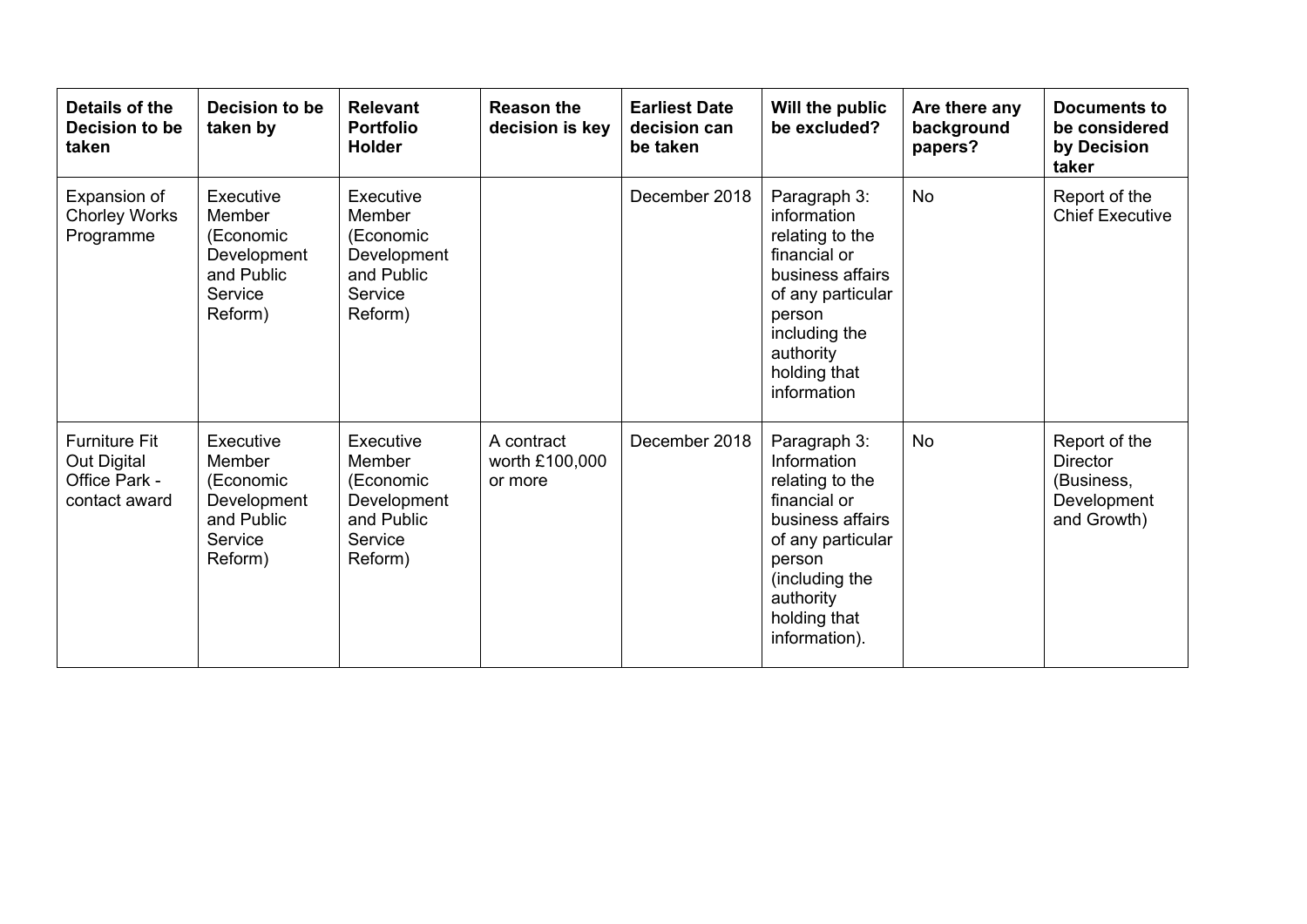| Details of the<br>Decision to be<br>taken                                                                                          | Decision to be<br>taken by                                                          | <b>Relevant</b><br><b>Portfolio</b><br><b>Holder</b>                                | <b>Reason the</b><br>decision is key | <b>Earliest Date</b><br>decision can<br>be taken | Will the public<br>be excluded?                                                                                                                                                  | Are there any<br>background<br>papers?                                                                                         | <b>Documents to</b><br>be considered<br>by Decision<br>taker                 |
|------------------------------------------------------------------------------------------------------------------------------------|-------------------------------------------------------------------------------------|-------------------------------------------------------------------------------------|--------------------------------------|--------------------------------------------------|----------------------------------------------------------------------------------------------------------------------------------------------------------------------------------|--------------------------------------------------------------------------------------------------------------------------------|------------------------------------------------------------------------------|
| <b>Contract Award</b><br>- Digitisation<br>element of the<br><b>Digital Office</b><br>Hub and<br>internal<br>networking            | Executive<br>Member<br>(Economic<br>Development<br>and Public<br>Service<br>Reform) | Executive<br>Member<br>(Economic<br>Development<br>and Public<br>Service<br>Reform) |                                      | December 2018                                    | Paragraph 3:<br>information<br>relating to the<br>financial or<br>business affairs<br>of any particular<br>person<br>(including the<br>authority<br>holding that<br>information) | <b>No</b>                                                                                                                      | Report of the<br><b>Director</b><br>(Business,<br>Development<br>and Growth) |
| Approval of<br>transfers of<br>S106 to land<br>owners and<br>parish councils<br>for specific<br>project delivery                   | Executive<br>Member<br>(Economic<br>Development<br>and Public<br>Service<br>Reform) | Executive<br>Member<br>(Economic<br>Development<br>and Public<br>Service<br>Reform) |                                      | January 2019                                     | <b>No</b>                                                                                                                                                                        | <b>No</b>                                                                                                                      | Report of the<br><b>Director</b><br>(Business,<br>Development<br>and Growth) |
| Approval of<br>Work Package<br>for Market Walk<br>Extension -<br><b>Market Walk</b><br>Stage 4 design<br>costs & contract<br>award | Executive<br>Member<br>(Economic<br>Development<br>and Public<br>Service<br>Reform) | Executive<br>Member<br>(Economic<br>Development<br>and Public<br>Service<br>Reform) |                                      | January 2019                                     | <b>No</b>                                                                                                                                                                        | Details can be<br>found here:<br>https://democra<br>cy.chorley.gov.<br>uk/documents/s<br>80660/Market%<br>20Walk%20Rpt.<br>pdf | Report of the<br><b>Director</b><br>(Business,<br>Development<br>and Growth) |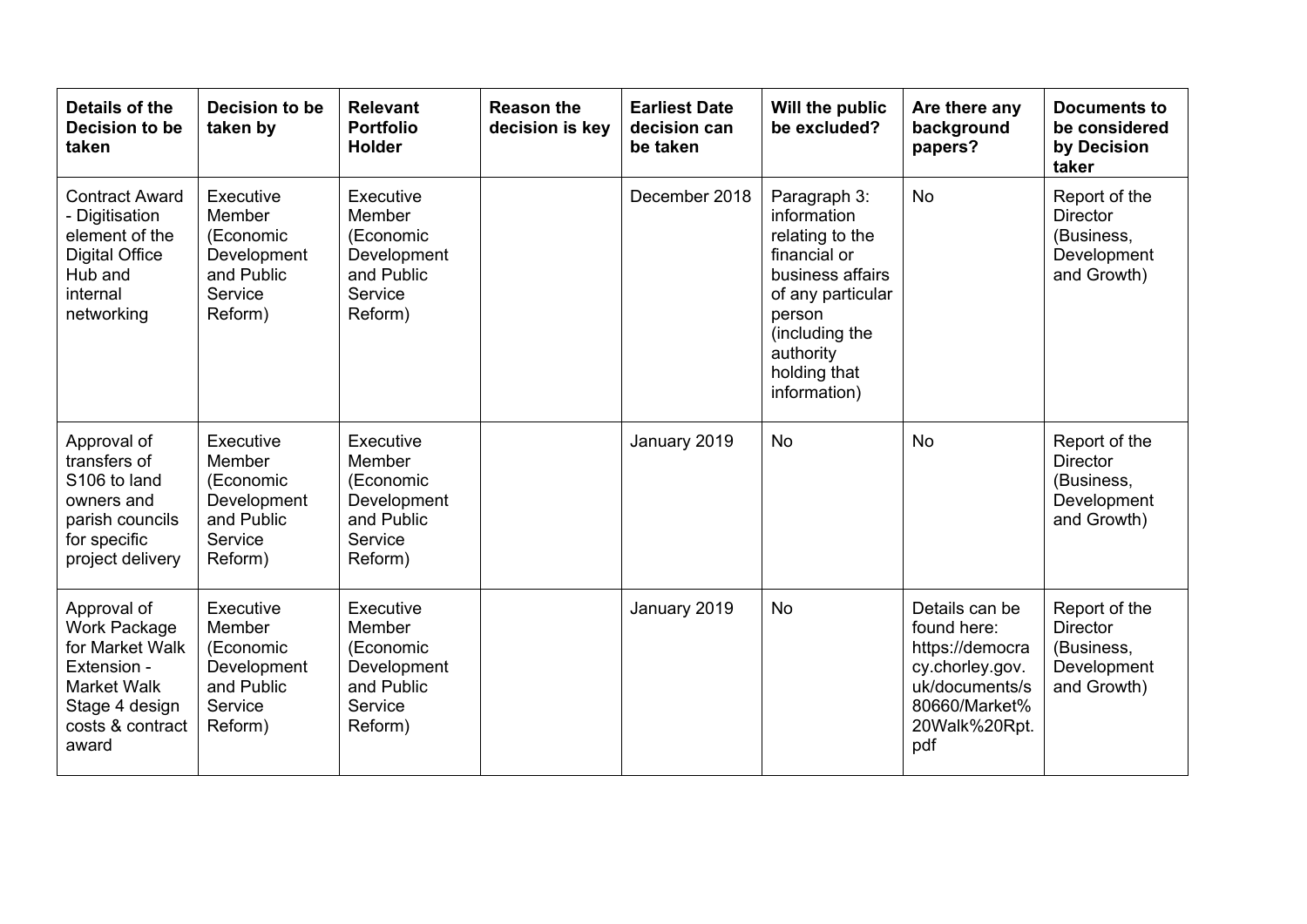| Details of the<br>Decision to be<br>taken                                                                      | Decision to be<br>taken by                                                          | <b>Relevant</b><br><b>Portfolio</b><br><b>Holder</b>                                | <b>Reason the</b><br>decision is key    | <b>Earliest Date</b><br>decision can<br>be taken | Will the public<br>be excluded?                                                                                                                                                   | Are there any<br>background<br>papers?                                                                                                                                                                                                                                                                 | <b>Documents to</b><br>be considered<br>by Decision<br>taker                 |
|----------------------------------------------------------------------------------------------------------------|-------------------------------------------------------------------------------------|-------------------------------------------------------------------------------------|-----------------------------------------|--------------------------------------------------|-----------------------------------------------------------------------------------------------------------------------------------------------------------------------------------|--------------------------------------------------------------------------------------------------------------------------------------------------------------------------------------------------------------------------------------------------------------------------------------------------------|------------------------------------------------------------------------------|
| Approval of<br><b>Works Package</b><br>for Market Walk<br>Extension -<br>Phase 2<br>Enablement<br><b>Works</b> | Executive<br>Member<br>(Economic<br>Development<br>and Public<br>Service<br>Reform) | Executive<br>Member<br>(Economic<br>Development<br>and Public<br>Service<br>Reform) | A contract<br>worth £100,000<br>or more | January 2019                                     | <b>No</b>                                                                                                                                                                         | Details can be<br>found here:<br>https://democra<br>cy.chorley.gov.<br>uk/documents/s<br>82712/Market%<br>20Walk%20-<br>%20PUBLIC.pd<br>f and here:<br>https://democra<br>cy.chorley.gov.<br>uk/documents/s<br>88642/2018.06.<br>29Market Walk<br>Update FullC<br>ouncil%20Final<br>v <sub>2.pdf</sub> | Report of the<br><b>Director</b><br>(Business,<br>Development<br>and Growth) |
| <b>Contract Award</b><br>for the play<br>area<br>refurbishment<br>at Delph Way,<br>Whittle-le-<br>Woods        | Executive<br>Member<br>(Economic<br>Development<br>and Public<br>Service<br>Reform) | Executive<br>Member<br>(Economic<br>Development<br>and Public<br>Service<br>Reform) |                                         | March 2019                                       | Paragraph 3:<br>Information<br>relating to the<br>financial or<br>business affairs<br>of any particular<br>person<br>(including the<br>authority<br>holding that<br>information). | <b>No</b>                                                                                                                                                                                                                                                                                              | Report of the<br><b>Director</b><br>(Business,<br>Development<br>and Growth) |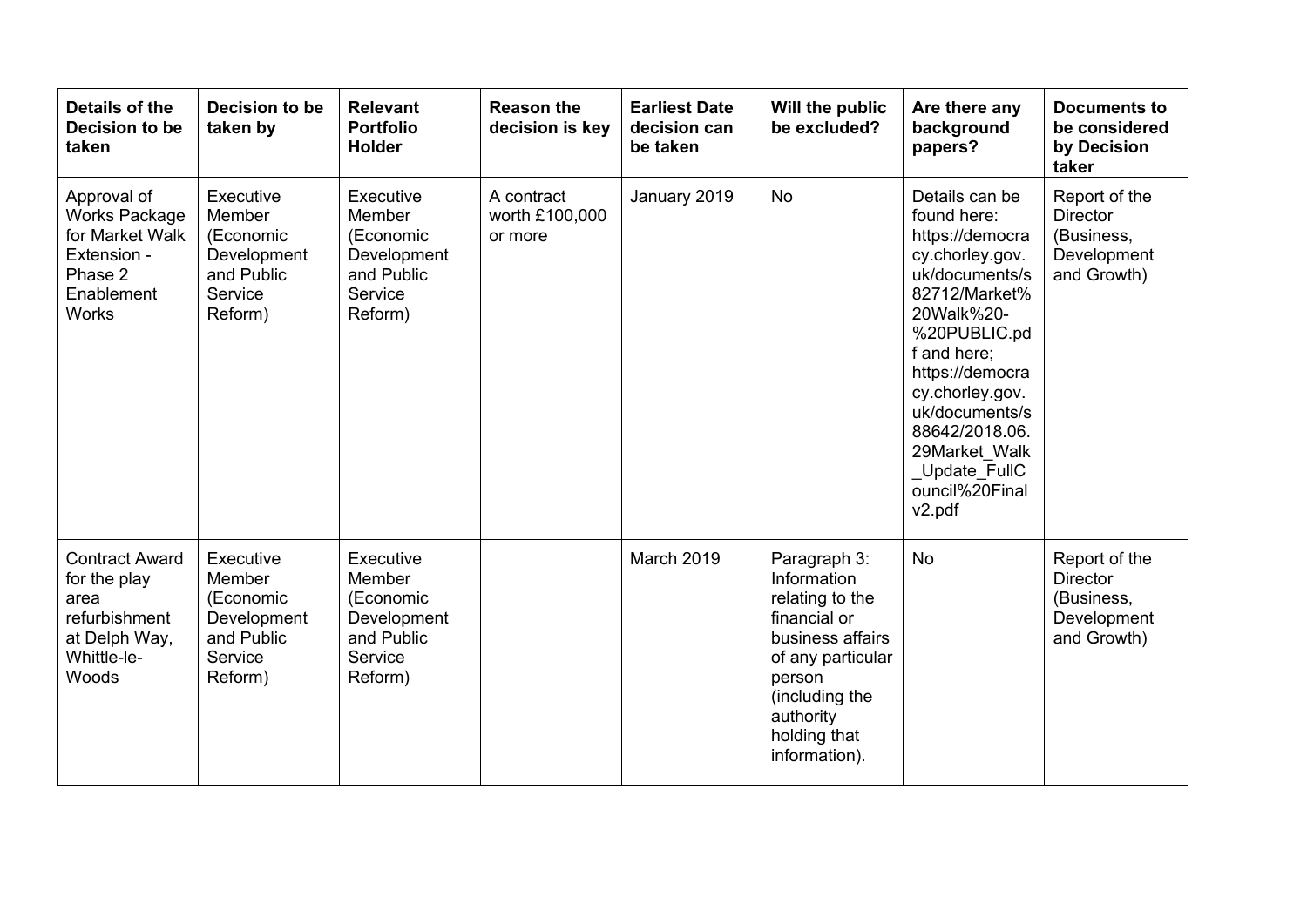| Details of the<br>Decision to be<br>taken                                                                                               | Decision to be<br>taken by                                                          | <b>Relevant</b><br><b>Portfolio</b><br><b>Holder</b>                                | <b>Reason the</b><br>decision is key | <b>Earliest Date</b><br>decision can<br>be taken | Will the public<br>be excluded?                                                                                                                                                   | Are there any<br>background<br>papers? | Documents to<br>be considered<br>by Decision<br>taker                        |
|-----------------------------------------------------------------------------------------------------------------------------------------|-------------------------------------------------------------------------------------|-------------------------------------------------------------------------------------|--------------------------------------|--------------------------------------------------|-----------------------------------------------------------------------------------------------------------------------------------------------------------------------------------|----------------------------------------|------------------------------------------------------------------------------|
| Contract award<br>for Phase 2<br>Yarrow<br><b>Meadows</b>                                                                               | Executive<br>Member<br>(Economic<br>Development<br>and Public<br>Service<br>Reform) | Executive<br>Member<br>(Economic<br>Development<br>and Public<br>Service<br>Reform) |                                      | August 2019                                      | Paragraph 3:<br>Information<br>relating to the<br>financial or<br>business affairs<br>of any particular<br>person<br>(including the<br>authority<br>holding that<br>information). | <b>No</b>                              | Report of the<br><b>Director</b><br>(Business,<br>Development<br>and Growth) |
|                                                                                                                                         |                                                                                     | Deputy Executive Leader and Executive Member (Resources)                            |                                      |                                                  |                                                                                                                                                                                   |                                        |                                                                              |
| Harrisons Farm<br>Adlington -<br>Notification of<br><b>United Utilities</b><br>Works under<br>S159 of the<br>Water Industry<br>Act 1991 | Executive<br>Member<br>(Resources)                                                  | Executive<br>Member<br>(Resources)                                                  |                                      | November 2018                                    | <b>No</b>                                                                                                                                                                         | <b>No</b>                              | Report of the<br><b>Director</b><br>(Business,<br>Development<br>and Growth) |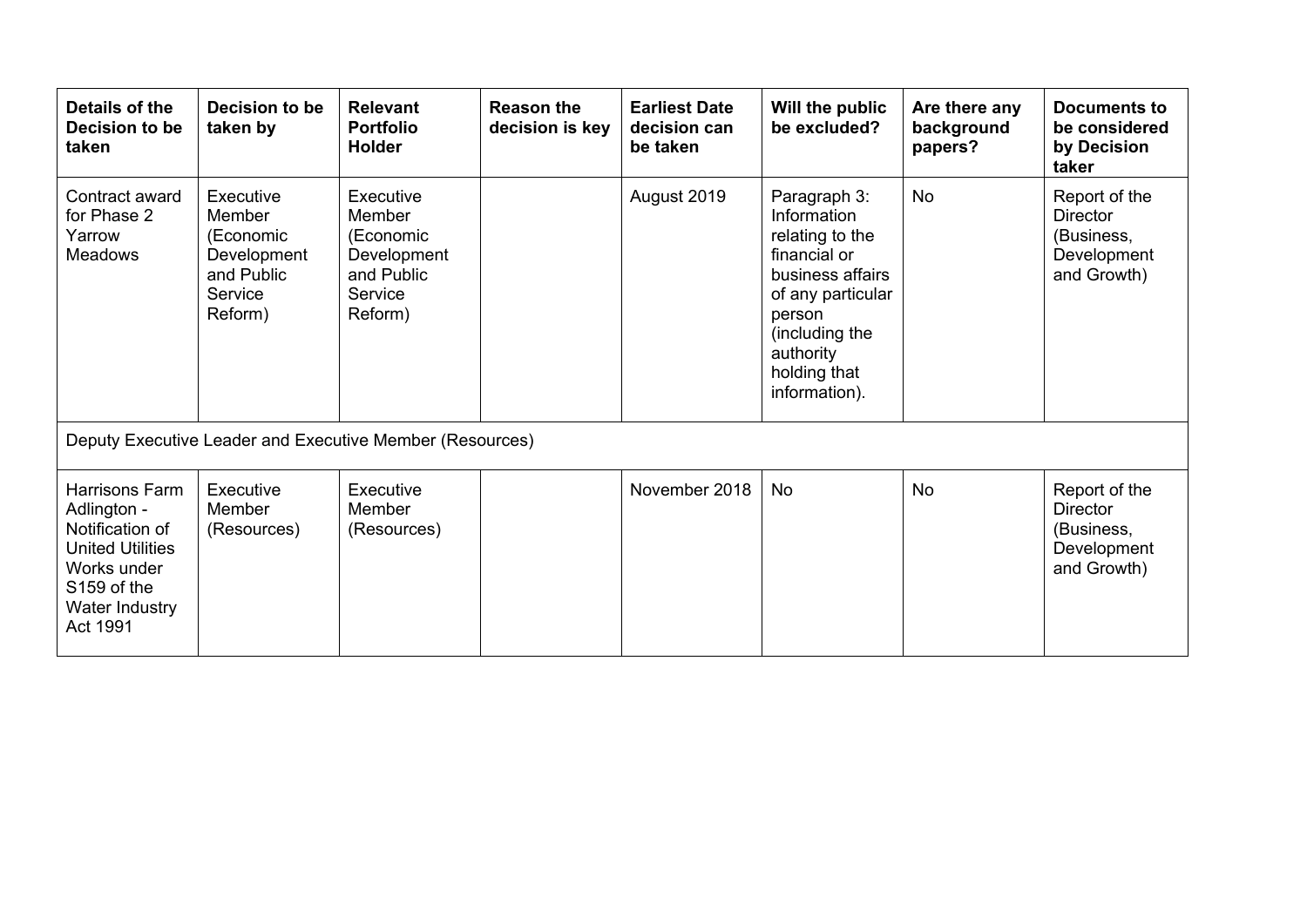| Details of the<br>Decision to be<br>taken                                        | Decision to be<br>taken by         | <b>Relevant</b><br><b>Portfolio</b><br>Holder | <b>Reason the</b><br>decision is key | <b>Earliest Date</b><br>decision can<br>be taken | Will the public<br>be excluded?                                                                                                                                                   | Are there any<br>background<br>papers? | <b>Documents to</b><br>be considered<br>by Decision<br>taker                 |
|----------------------------------------------------------------------------------|------------------------------------|-----------------------------------------------|--------------------------------------|--------------------------------------------------|-----------------------------------------------------------------------------------------------------------------------------------------------------------------------------------|----------------------------------------|------------------------------------------------------------------------------|
| Proposed<br>Lease of Land<br>at Pear Tree<br><b>Fields Euxton</b><br>Lane Euxton | Executive<br>Member<br>(Resources) | Executive<br>Member<br>(Resources)            |                                      | December 2018                                    | Paragraph 3:<br>information<br>relating to the<br>financial or<br>business affairs<br>of any particular<br>person<br>including the<br>authority<br>holding that<br>information    | <b>No</b>                              | Report of the<br><b>Director</b><br>(Business,<br>Development<br>and Growth) |
| Land at the rear<br>of 38 Long<br>Copse Astley<br>Village                        | Executive<br>Member<br>(Resources) | Executive<br>Member<br>(Resources)            |                                      | December 2018                                    | Paragraph 3:<br>Information<br>relating to the<br>financial or<br>business affairs<br>of any particular<br>person<br>(including the<br>authority<br>holding that<br>information). | No                                     | Report of the<br><b>Director</b><br>(Business,<br>Development<br>and Growth) |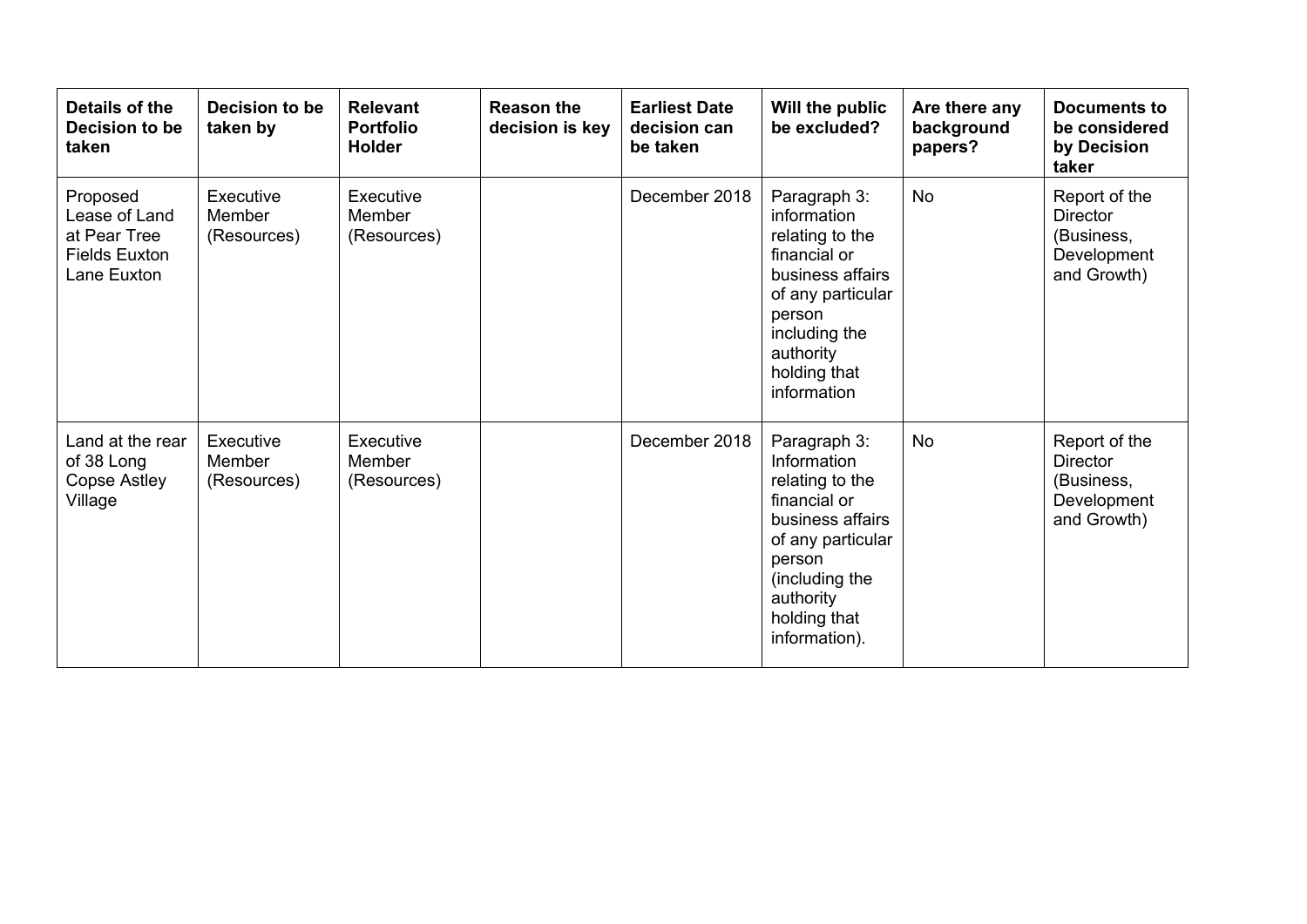| Details of the<br>Decision to be<br>taken | Decision to be<br>taken by         | <b>Relevant</b><br><b>Portfolio</b><br><b>Holder</b> | <b>Reason the</b><br>decision is key | <b>Earliest Date</b><br>decision can<br>be taken | Will the public<br>be excluded?                                                                                                                                                | Are there any<br>background<br>papers? | <b>Documents to</b><br>be considered<br>by Decision<br>taker |
|-------------------------------------------|------------------------------------|------------------------------------------------------|--------------------------------------|--------------------------------------------------|--------------------------------------------------------------------------------------------------------------------------------------------------------------------------------|----------------------------------------|--------------------------------------------------------------|
| Section 106                               | Executive<br>Member<br>(Resources) | Executive<br>Member<br>(Resources)                   |                                      | January 2019                                     | Paragraph 3:<br>information<br>relating to the<br>financial or<br>business affairs<br>of any particular<br>person<br>including the<br>authority<br>holding that<br>information | <b>No</b>                              | Report of the<br><b>Chief Executive</b>                      |
| <b>CIL</b>                                | Executive<br>Member<br>(Resources) | Executive<br>Member<br>(Resources)                   |                                      | January 2019                                     | Paragraph 3:<br>information<br>relating to the<br>financial or<br>business affairs<br>of any particular<br>person<br>including the<br>authority<br>holding that<br>information | <b>No</b>                              | Report of the<br><b>Chief Executive</b>                      |
| Mutual<br>agreement                       | Executive<br>Member<br>(Resources) | Executive<br>Member<br>(Resources)                   |                                      | January 2019                                     | Paragraph 1:<br>Information<br>relating to any<br>individual.                                                                                                                  | No                                     | Report of the<br><b>Chief Executive</b>                      |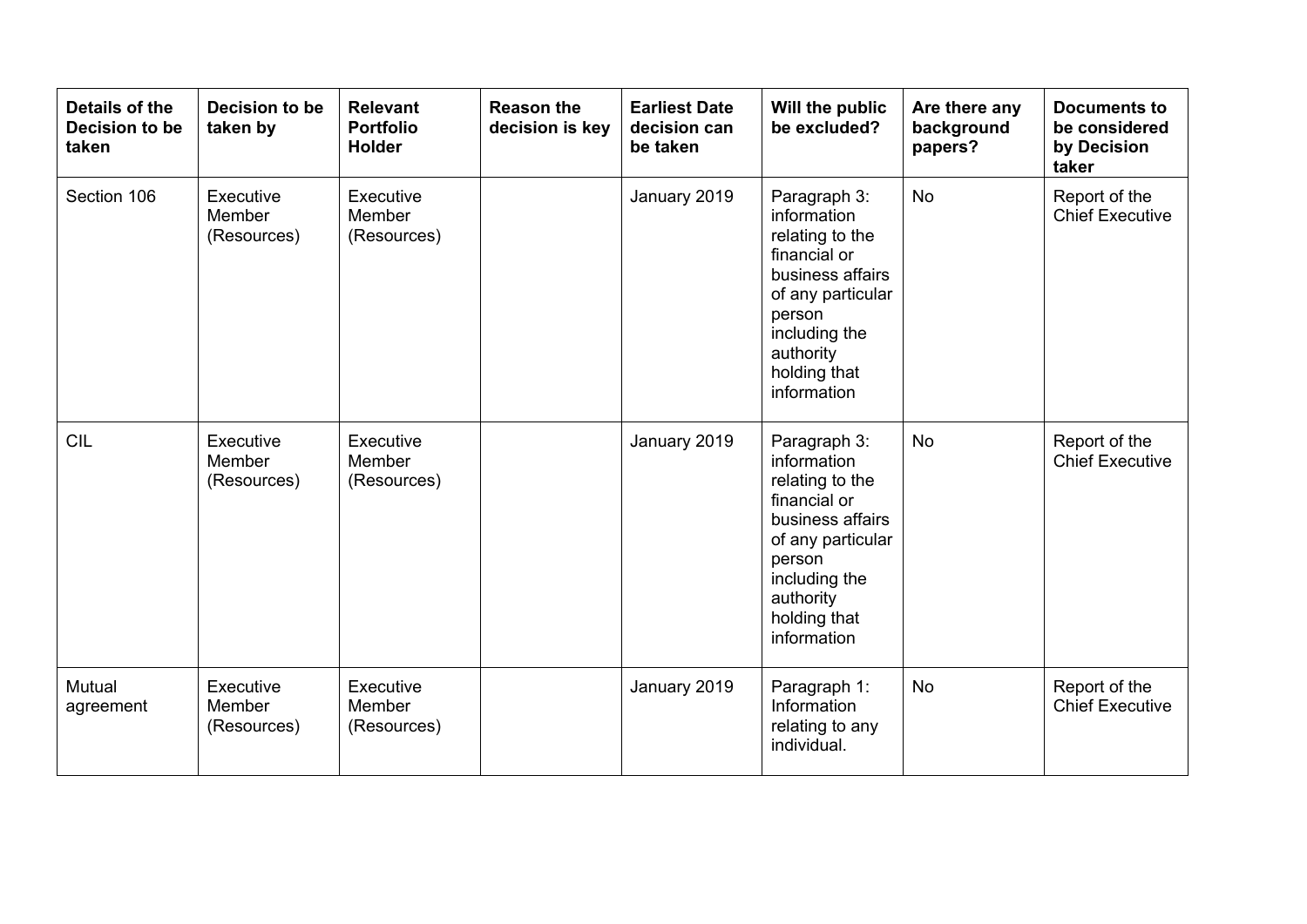| Details of the<br>Decision to be<br>taken                      | Decision to be<br>taken by         | <b>Relevant</b><br><b>Portfolio</b><br><b>Holder</b> | <b>Reason the</b><br>decision is key    | <b>Earliest Date</b><br>decision can<br>be taken | Will the public<br>be excluded?                                                                                                                                                   | Are there any<br>background<br>papers? | <b>Documents to</b><br>be considered<br>by Decision<br>taker                 |
|----------------------------------------------------------------|------------------------------------|------------------------------------------------------|-----------------------------------------|--------------------------------------------------|-----------------------------------------------------------------------------------------------------------------------------------------------------------------------------------|----------------------------------------|------------------------------------------------------------------------------|
| Lease of Cafe<br>Coach House<br><b>Astley Park</b>             | Executive<br>Member<br>(Resources) | Executive<br>Member<br>(Resources)                   |                                         | January 2019                                     | Paragraph 3:<br>Information<br>relating to the<br>financial or<br>business affairs<br>of any particular<br>person<br>(including the<br>authority<br>holding that<br>information). | <b>No</b>                              | Report of the<br><b>Director</b><br>(Business,<br>Development<br>and Growth) |
| Contract award<br>for trade waste<br>from council<br>buildings | Executive<br>Member<br>(Resources) | Executive<br>Member<br>(Resources)                   | A contract<br>worth £100,000<br>or more | February 2019                                    | Paragraph 3:<br>Information<br>relating to the<br>financial or<br>business affairs<br>of any particular<br>person<br>(including the<br>authority<br>holding that<br>information). | No                                     | Report of the<br><b>Director</b><br>(Customer and<br>Digital)                |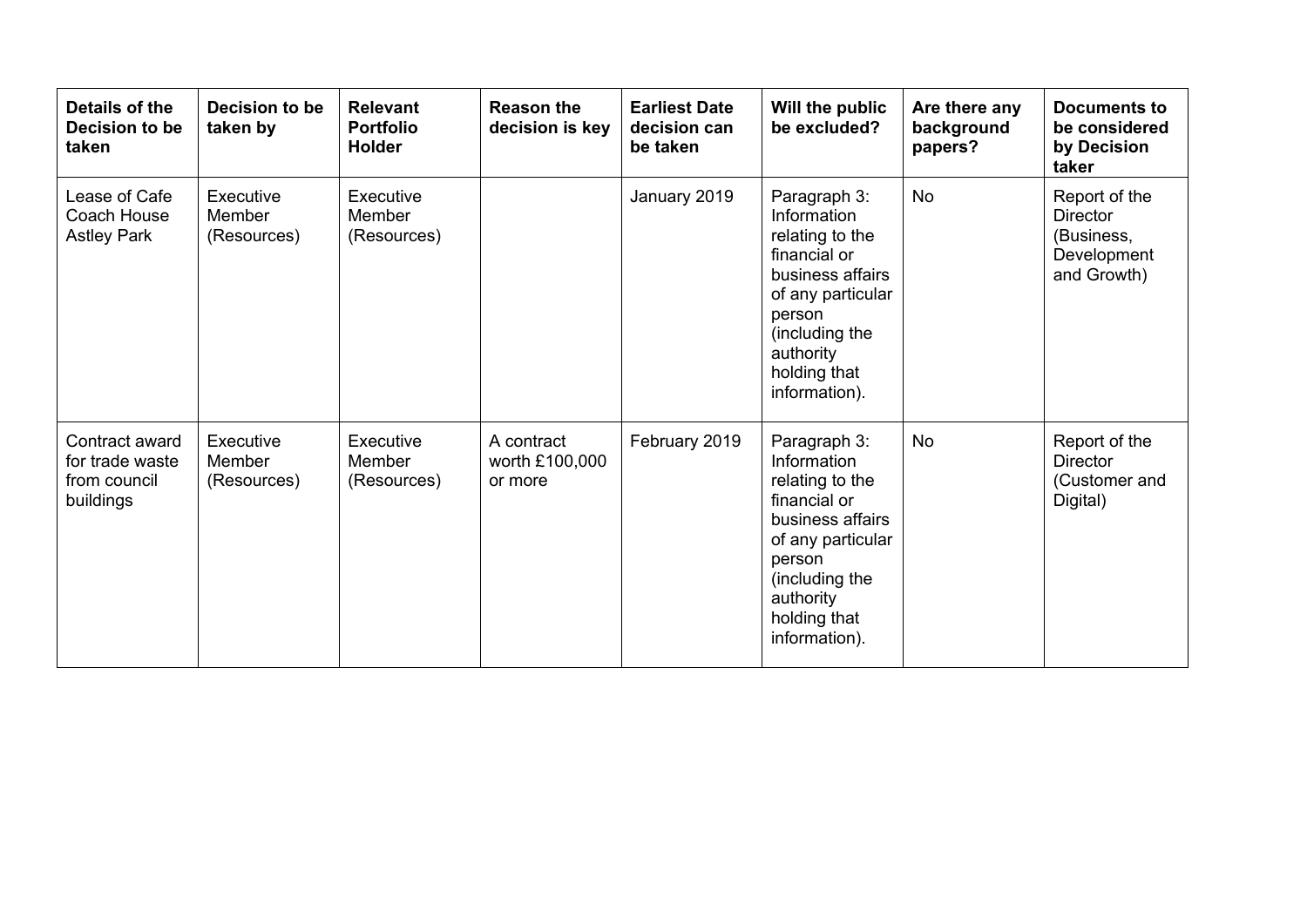| Details of the<br>Decision to be<br>taken                                                                                       | Decision to be<br>taken by         | <b>Relevant</b><br><b>Portfolio</b><br><b>Holder</b> | <b>Reason the</b><br>decision is key    | <b>Earliest Date</b><br>decision can<br>be taken | Will the public<br>be excluded?                                                                                                                                                   | Are there any<br>background<br>papers? | <b>Documents to</b><br>be considered<br>by Decision<br>taker          |
|---------------------------------------------------------------------------------------------------------------------------------|------------------------------------|------------------------------------------------------|-----------------------------------------|--------------------------------------------------|-----------------------------------------------------------------------------------------------------------------------------------------------------------------------------------|----------------------------------------|-----------------------------------------------------------------------|
| Contract award<br>for the provision<br>of skips and<br>removal of<br>Streetscene<br>waste from<br><b>Bengal Street</b><br>depot | Executive<br>Member<br>(Resources) | Executive<br>Member<br>(Resources)                   | A contract<br>worth £100,000<br>or more | February 2019                                    | Paragraph 3:<br>Information<br>relating to the<br>financial or<br>business affairs<br>of any particular<br>person<br>(including the<br>authority<br>holding that<br>information). | <b>No</b>                              | Report of the<br><b>Director</b><br>(Customer and<br>Digital)         |
| <b>Contract Award</b><br>for Supported<br>Housing<br>Concierge<br>Service                                                       | Executive<br>Member<br>(Resources) | Executive<br>Member<br>(Resources)                   | A contract<br>worth £100,000<br>or more | February 2019                                    | Paragraph 3:<br>Information<br>relating to the<br>financial or<br>business affairs<br>of any particular<br>person<br>(including the<br>authority<br>holding that<br>information). | <b>No</b>                              | Report of the<br>Director (Early<br>Intervention and<br>Support)      |
| The Willows<br>Improvement<br><b>Project Contract</b><br>Award                                                                  | Executive<br>Member<br>(Resources) | Executive<br>Member<br>(Resources)                   |                                         | March 2019                                       | <b>No</b>                                                                                                                                                                         | <b>No</b>                              | Report of the<br>Director<br>(Business,<br>Development<br>and Growth) |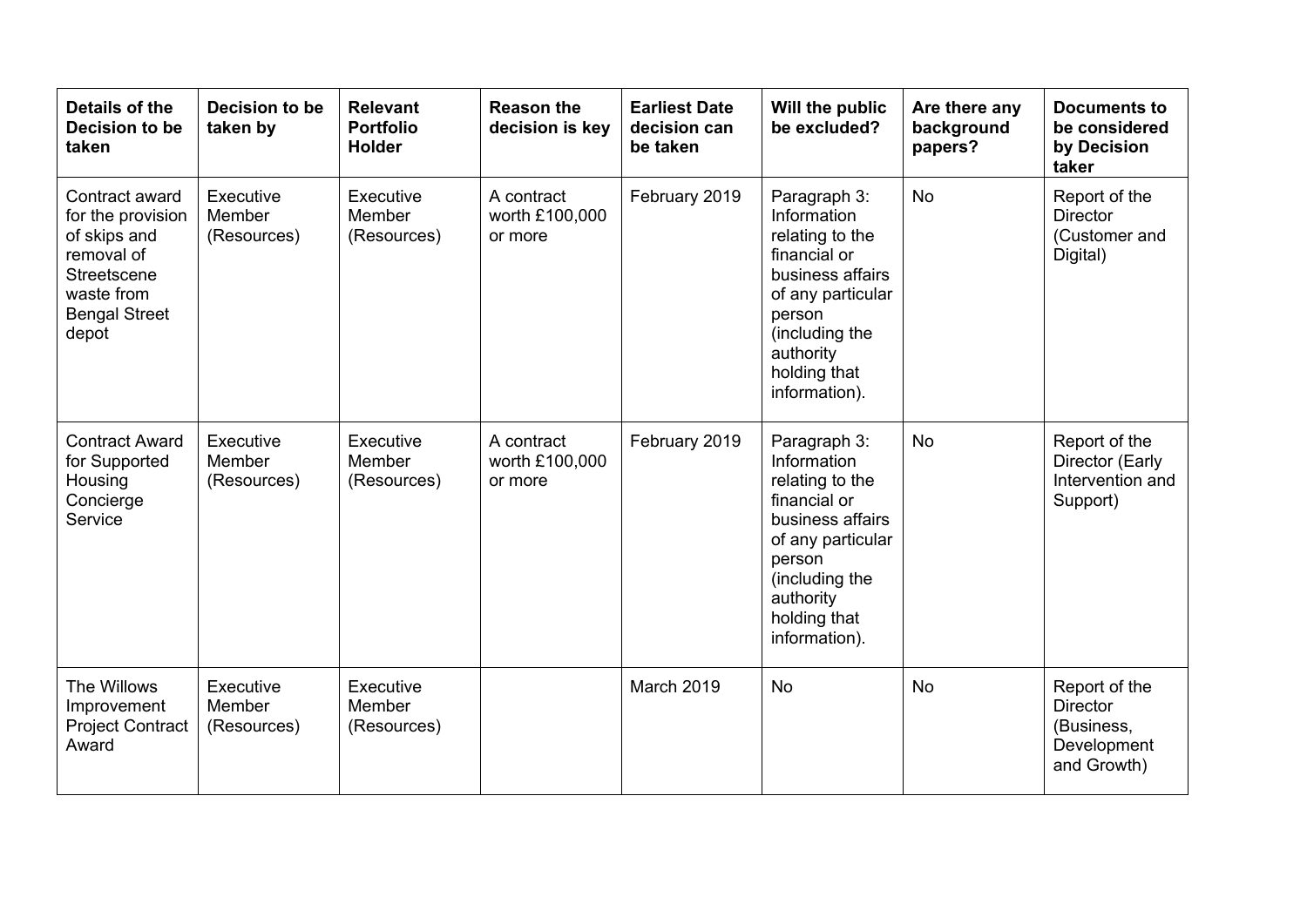| Details of the<br>Decision to be<br>taken                                          | Decision to be<br>taken by                  | <b>Relevant</b><br><b>Portfolio</b><br><b>Holder</b> | <b>Reason the</b><br>decision is key    | <b>Earliest Date</b><br>decision can<br>be taken | Will the public<br>be excluded?                                                                                                                                                   | Are there any<br>background<br>papers? | <b>Documents to</b><br>be considered<br>by Decision<br>taker     |  |
|------------------------------------------------------------------------------------|---------------------------------------------|------------------------------------------------------|-----------------------------------------|--------------------------------------------------|-----------------------------------------------------------------------------------------------------------------------------------------------------------------------------------|----------------------------------------|------------------------------------------------------------------|--|
| Award of<br>Contract -<br>Procurement of<br><b>Street</b><br>Cleansing<br>Vehicles | Executive<br>Member<br>(Resources)          | Executive<br>Member<br>(Resources)                   | A contract<br>worth £100,000<br>or more | <b>March 2019</b>                                | Paragraph 3:<br>Information<br>relating to the<br>financial or<br>business affairs<br>of any particular<br>person<br>(including the<br>authority<br>holding that<br>information). | <b>No</b>                              | Report of the<br>Director<br>(Customer and<br>Digital)           |  |
| <b>Executive Member (Public Protection)</b>                                        |                                             |                                                      |                                         |                                                  |                                                                                                                                                                                   |                                        |                                                                  |  |
| <b>Scrap Metal</b><br><b>Dealers Act</b><br>2013                                   | Executive<br>Member (Public<br>Protection)  | Executive<br>Member (Public<br>Protection)           |                                         | December 2018                                    | Paragraph 1:<br>Information<br>relating to any<br>individual.                                                                                                                     | <b>No</b>                              | Report of the<br>Director (Early<br>Intervention and<br>Support) |  |
| <b>Executive Member (Early Intervention)</b>                                       |                                             |                                                      |                                         |                                                  |                                                                                                                                                                                   |                                        |                                                                  |  |
| Dog Warden<br><b>Service Review</b>                                                | Executive<br>Member (Early<br>Intervention) | Executive<br>Member (Early<br>Intervention)          |                                         | December 2018                                    | <b>No</b>                                                                                                                                                                         | <b>No</b>                              | Report of the<br>Director (Early<br>Intervention and<br>Support) |  |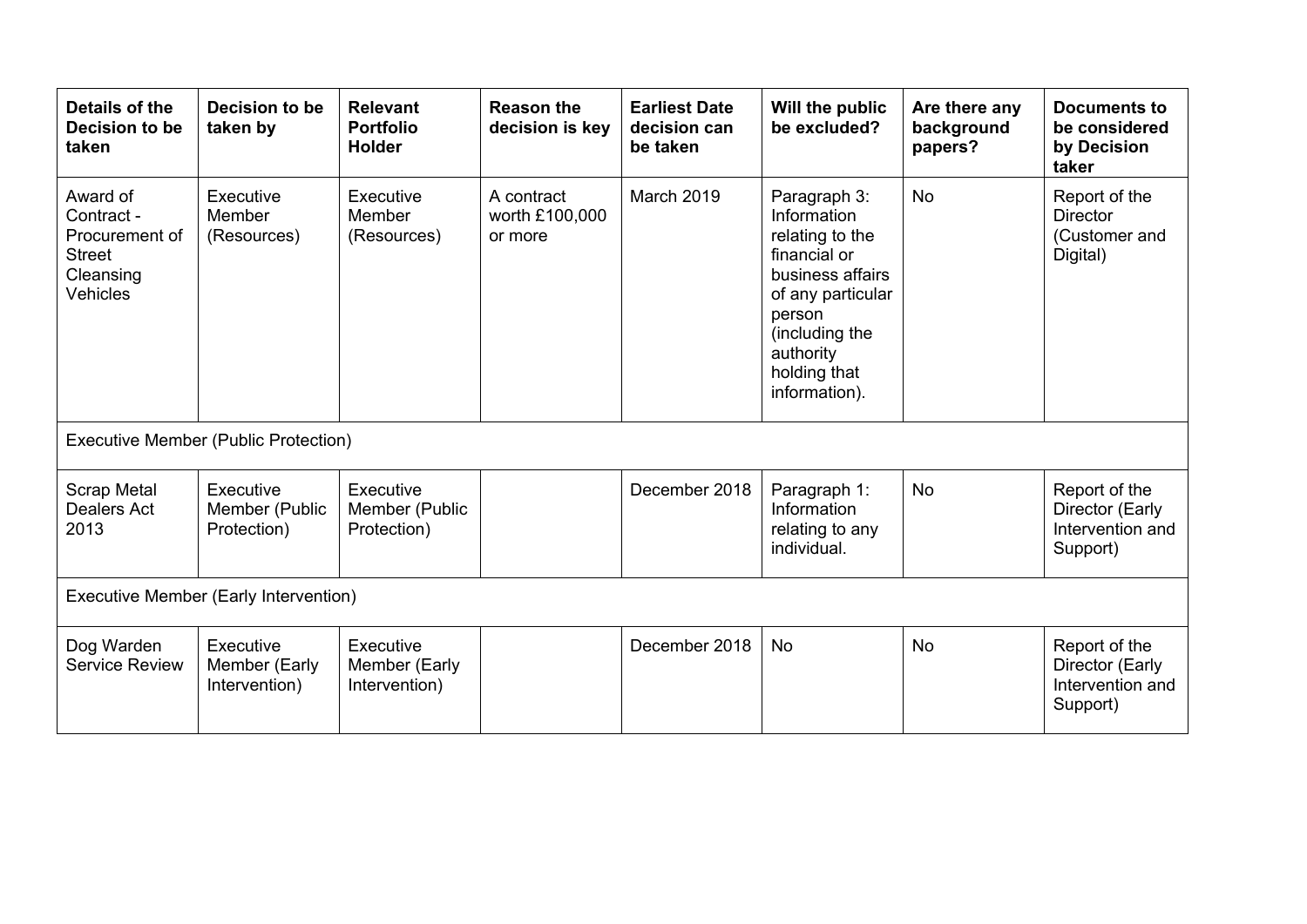| Details of the<br>Decision to be<br>taken           | Decision to be<br>taken by                    | <b>Relevant</b><br><b>Portfolio</b><br><b>Holder</b> | <b>Reason the</b><br>decision is key    | <b>Earliest Date</b><br>decision can<br>be taken | Will the public<br>be excluded?                                                                                                                                                   | Are there any<br>background<br>papers? | <b>Documents to</b><br>be considered<br>by Decision<br>taker                 |  |
|-----------------------------------------------------|-----------------------------------------------|------------------------------------------------------|-----------------------------------------|--------------------------------------------------|-----------------------------------------------------------------------------------------------------------------------------------------------------------------------------------|----------------------------------------|------------------------------------------------------------------------------|--|
| <b>Review of Pest</b><br>Control<br><b>Services</b> | Executive<br>Member (Early<br>Intervention)   | Executive<br>Member (Early<br>Intervention)          |                                         | December 2018                                    | Paragraph 3:<br>Information<br>relating to the<br>financial or<br>business affairs<br>of any particular<br>person<br>(including the<br>authority<br>holding that<br>information). | <b>No</b>                              | Report of the<br>Director (Early<br>Intervention and<br>Support)             |  |
| Executive Member (Homes and Housing)                |                                               |                                                      |                                         |                                                  |                                                                                                                                                                                   |                                        |                                                                              |  |
| Housing stock<br>purchase                           | Executive<br>Member<br>(Homes and<br>Housing) | Executive<br>Member<br>(Homes and<br>Housing)        | A contract<br>worth £100,000<br>or more | January 2019                                     | Paragraph 3:<br>information<br>relating to the<br>financial or<br>business affairs<br>of any particular<br>person<br>including the<br>authority<br>holding that<br>information    | <b>No</b>                              | Report of the<br><b>Director</b><br>(Business,<br>Development<br>and Growth) |  |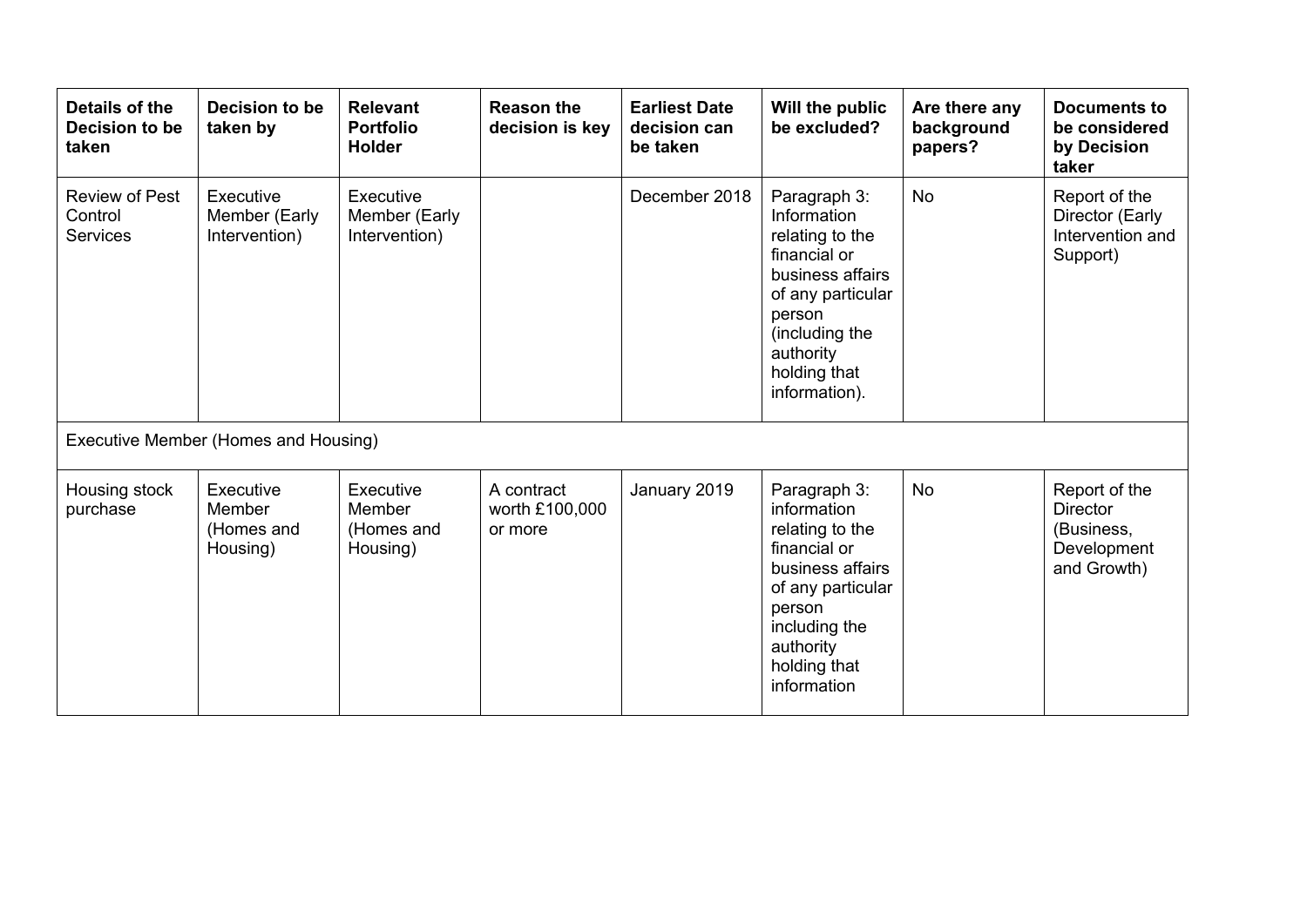| Details of the<br>Decision to be<br>taken | Decision to be<br>taken by                    | <b>Relevant</b><br><b>Portfolio</b><br><b>Holder</b> | <b>Reason the</b><br>decision is key    | <b>Earliest Date</b><br>decision can<br>be taken | Will the public<br>be excluded?                                                                                                                                                | Are there any<br>background<br>papers? | <b>Documents to</b><br>be considered<br>by Decision<br>taker                 |
|-------------------------------------------|-----------------------------------------------|------------------------------------------------------|-----------------------------------------|--------------------------------------------------|--------------------------------------------------------------------------------------------------------------------------------------------------------------------------------|----------------------------------------|------------------------------------------------------------------------------|
| Housing stock<br>purchase                 | Executive<br>Member<br>(Homes and<br>Housing) | Executive<br>Member<br>(Homes and<br>Housing)        | A contract<br>worth £100,000<br>or more | January 2019                                     | Paragraph 3:<br>information<br>relating to the<br>financial or<br>business affairs<br>of any particular<br>person<br>including the<br>authority<br>holding that<br>information | <b>No</b>                              | Report of the<br><b>Director</b><br>(Business,<br>Development<br>and Growth) |
| Housing stock<br>purchase                 | Executive<br>Member<br>(Homes and<br>Housing) | Executive<br>Member<br>(Homes and<br>Housing)        | A contract<br>worth £100,000<br>or more | February 2019                                    | Paragraph 3:<br>information<br>relating to the<br>financial or<br>business affairs<br>of any particular<br>person<br>including the<br>authority<br>holding that<br>information | <b>No</b>                              | Report of the<br><b>Director</b><br>(Business,<br>Development<br>and Growth) |